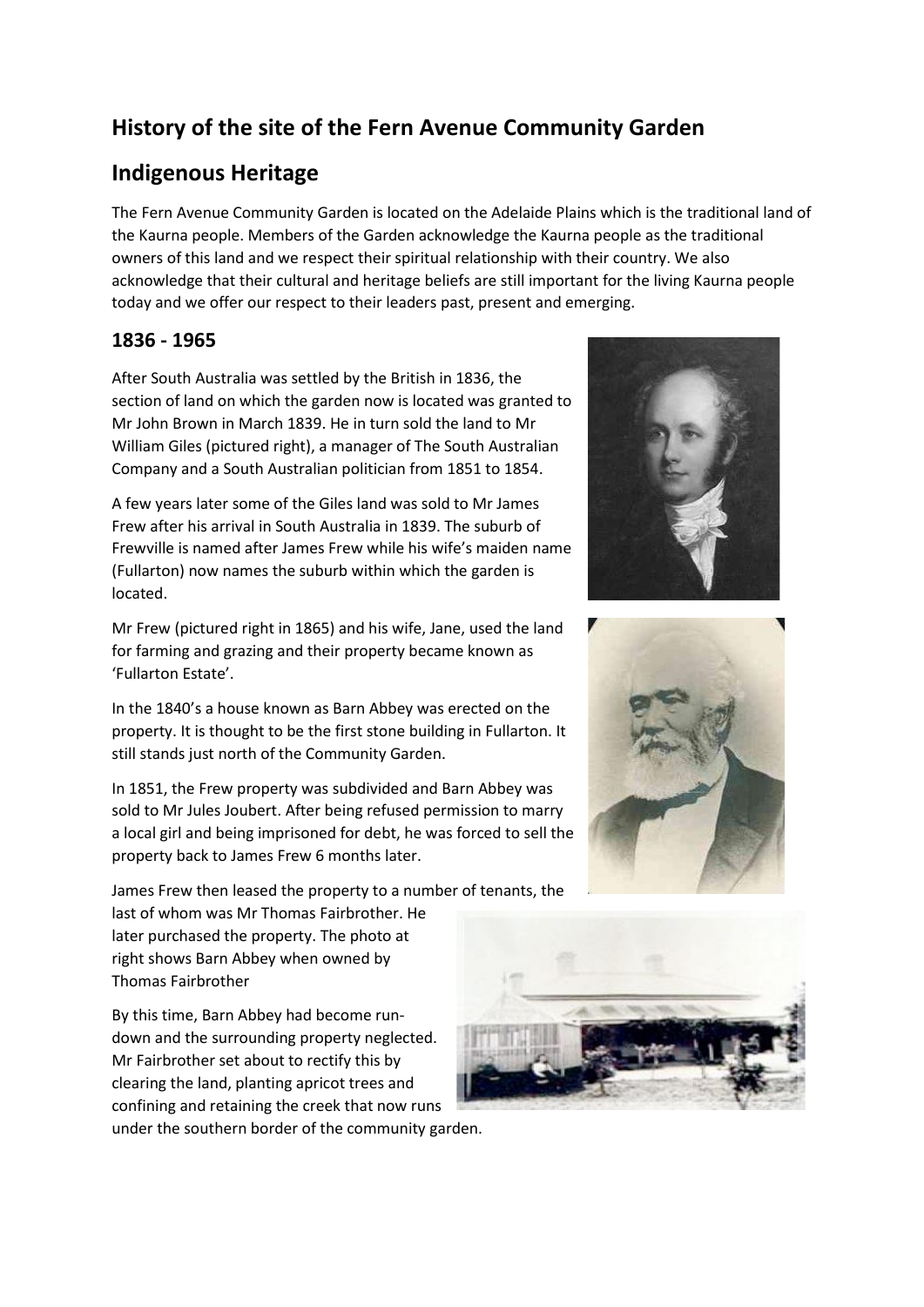Consequently in 1880, Fairbrother built the Fullarton Jam Factory on the site where award-winning jams were produced. By 1883, more than 25 acres of fruit trees had been planted to serve the Jam Factory. [Sourced from an 1883 newspaper article.] Fairbrother was responsible for 'confining' the Glen Osmond Creek to a straight path through the property – presumably along the path of the current culvert under the southern side of the garden.

The Fullarton Jam Factory remained in the Fairbrother family for two generations. It is believed that Thomas Franklin Fairbrother, son of the founder of the Jam Factory, became disillusioned with the industry when fillers such as pumpkin started to be used in jams. He retired and the factory was dismantled in 1929. Remnants of the wall and foundation of the Fullarton Jam Factory can still be seen today. In particular the wall on the western side of the property is the only above ground feature of the Factory that remains today.

The property then changed hands several times before the City of Unley took ownership of it in 1965 for use by the local community. At this stage, a 'Miss Fairbrother' was still a local resident and the two blocks of land at 18 – 20 Fern Avenue had been offered to the Unley Council by the Fairbrother family on the condition that the land would be used for community activities. Its purchase in 1965 was partly funded by a government Grant and was classified as Open Space under the Parklands Act.

#### **1965 – 1997**

In 1985 a Community Youth Support Scheme (CYSS) project known as Action Youth Service was granted permission to use the land at 18 – 20 Fern Avenue for training purposes under the management of a Local Management Committee.

The aims of this program included:

- 1. To instruct young unemployed people, especially those most at risk, in basic horticultural practices and techniques.
- 2. To base this instruction on 'permaculture' principles.
- 3. To provide related training in the building of structures (such as raised garden beds) for use by the physically impaired, aged and people with mobility issues
- 4. To provide training in first aid, communication skill and self-employment practices.
- 5. To engage the wider community in order to increase awareness of the need to maintain/promote the health of the environment and the young people being trained.
- 6. To liaise with local council authorities to ensure that local regulations and community expectations were met.

The 12-week training programs were well received by the local community as well as communities beyond the Unley area. The training programs evolved over time according to the needs of the participants.

Upon the closure of CYSS at the end of 1988, the site was taken over by an enthusiastic group of community members.

In 1992 an incorporated body known as *Alternative 3 Incorporated* was formed to look after the site. Initially this was an unemployed peoples' support group, but it gradually evolved into a broader group of passionate gardeners.